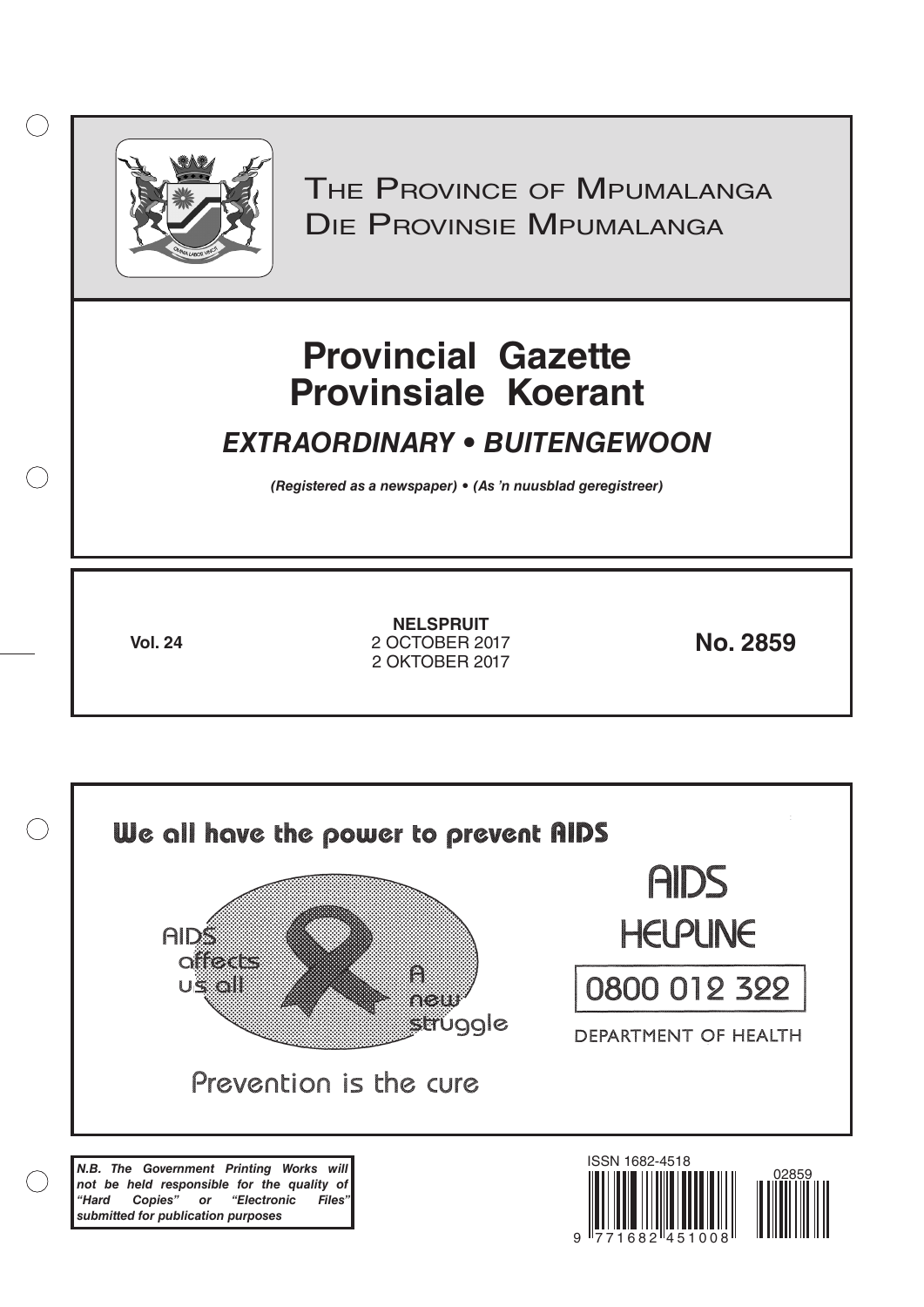## **IMPORTANT NOTICE:**

**The GovernmenT PrinTinG Works Will noT be held resPonsible for any errors ThaT miGhT occur due To The submission of incomPleTe / incorrecT / illeGible coPy.**

**no fuTure queries Will be handled in connecTion WiTh The above.**

#### **CONTENTS**

|     |                                                                                                   | Gazette<br>No. | Page<br>No. |
|-----|---------------------------------------------------------------------------------------------------|----------------|-------------|
|     | <b>GENERAL NOTICES • ALGEMENE KENNISGEWINGS</b>                                                   |                |             |
| 106 | Mpumalanga Gambling Act (5/1995), as amended: Application for amendment of site operator licence: | 2859           |             |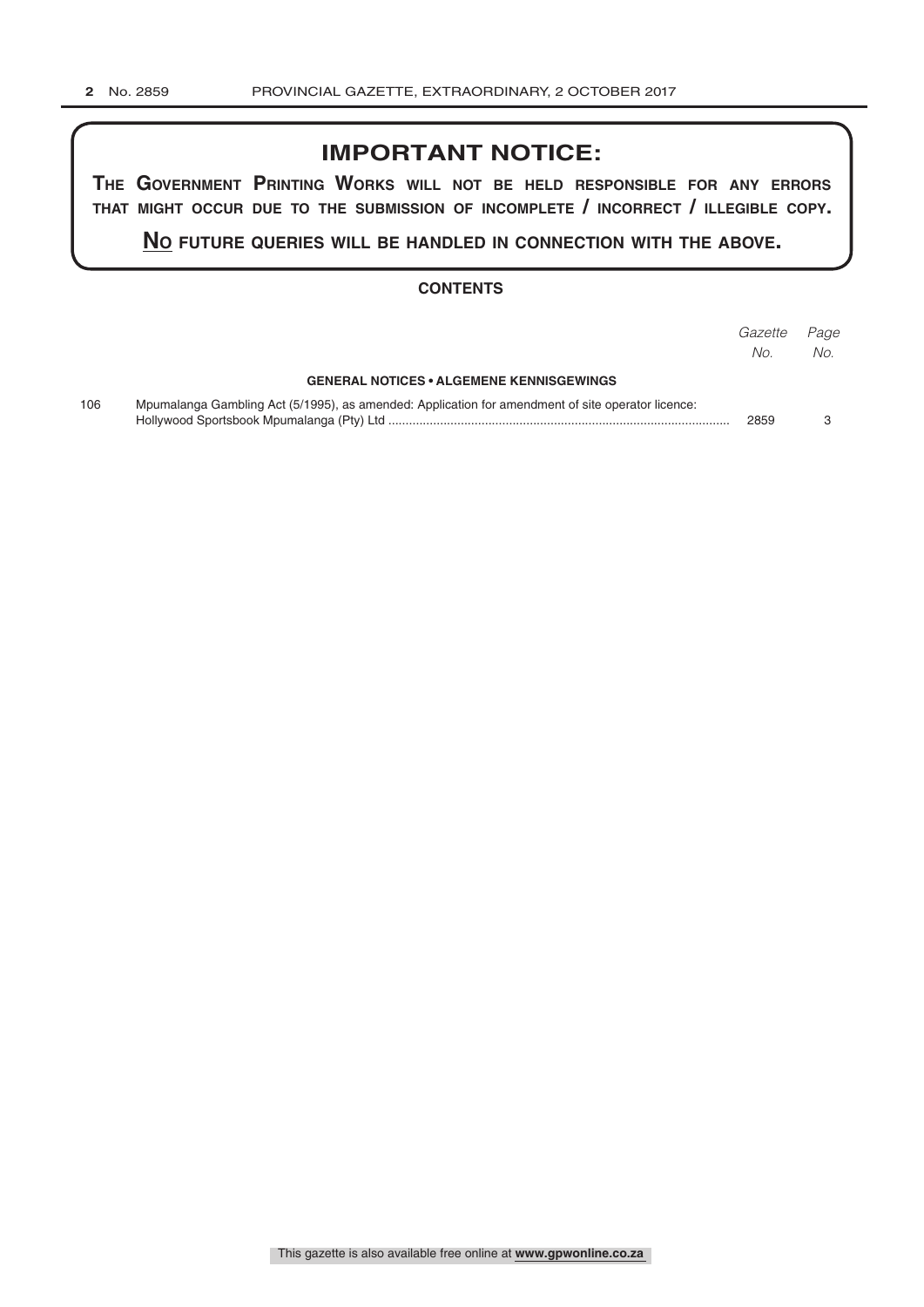### General Notices • Algemene Kennisgewings

#### **NOTICE 106 OF 2017**

#### **MPUMALANGA GAMBLING ACT, 1995 (ACT NO.5 OF 1995) AS AMENDED APLLICATION FOR AMENDEMENT OF SITE OPERATOR LICENCE:**

Notice is hereby given that **HOLLYWOOD SPORTSBOOK MPUMALANGA (PTY) LTD**, intends Submitting an application to the Mpumalanga Gambling Board for the AMENDMENT OF A **SITE OPERATOR LICENCE** From **SHOP 5 LONGMARK CENTRE, 19 SADC STREET, MIDDELBURG, STEVE TSGWETE MUNICIPALITY** To

**SHOP 5 AND LONGMARK CENTRE, 19 SADC STREET, MIDDELBURG, STEVE TSHWETE MUNICIPALITY** 

The application will be open for public inspection and objections at the offices of the Board from 02 October 2017. Attention is directed to the provisions of Section 26 of the Mpumalanga Gambling Act, 1995 that makes provision for the lodging of written objections or representations in respect of the application.

Such objections or representation should be lodged with the Chief Executive Officer, Mpumalanga Gambling Board, Private Bag X9908, White River, Mpumalanga, 1240 With a month from 02 October 2017.